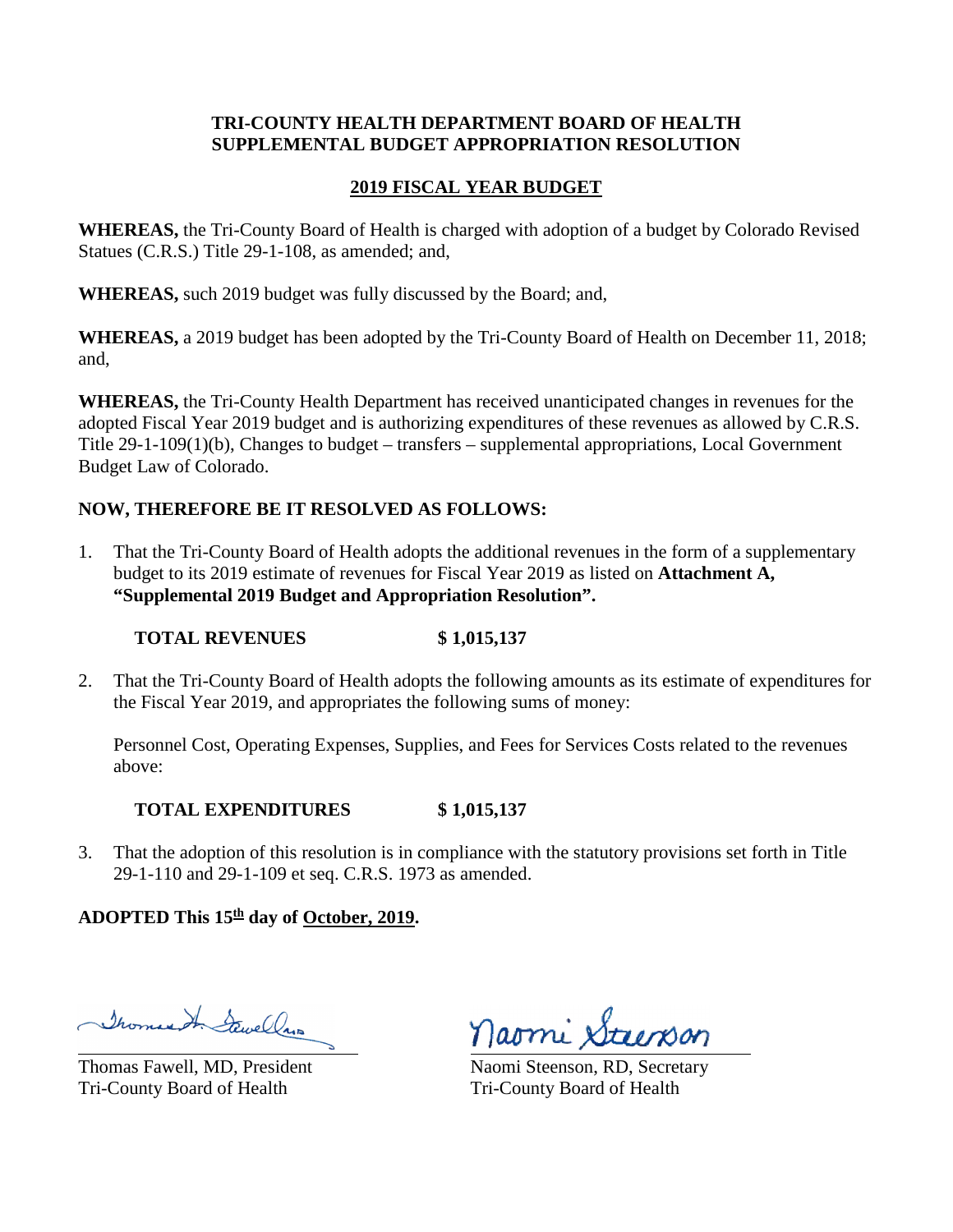### **TRI-COUNTY HEALTH DEPARTMENT**

**Supplemental 2019 Budget and Appropriation Resolution**

## **ATTACHMENT A**

### **REVENUE CHANGES**

|             |                                      | <b>Orig Adopted</b> |                | <b>FY19</b> |                | New FY19 |           | Change    | <b>Funding</b>              | <b>Purpose for which Revenues</b>                                                                                                                 |
|-------------|--------------------------------------|---------------------|----------------|-------------|----------------|----------|-----------|-----------|-----------------------------|---------------------------------------------------------------------------------------------------------------------------------------------------|
| Program     | <b>Project / Contract Name</b>       | <b>FY19 Amount</b>  |                | Change      |                | Amount   |           | Percent   | Source                      | are budgeted and appropriated                                                                                                                     |
| 220         | <b>WIC</b>                           | \$                  | $5,453,514$ \$ |             | $40,206$ \$    |          | 5,493,720 | 0.74%     | <b>CDPHE</b>                | Term: 10/01/18 - 09/30/19, Grant Funding Change Letter 2 \$30k must be spent by<br>9/30. Term 10/01/19-9/30/20 = \$5,516,726.                     |
| 238         | Hunger Free Outreach                 |                     |                | Ś.          | $18,146$ \$    |          | 18,146    | 100.00%   | Hunger Free<br>Colorado     | Term: 10/1/19-9/30/20 Total \$99,803. 2 months in 2019; 9 months in 2020. Contract<br>in process of being finalized. Assume begin 11/2019         |
| 351         | Tobacco                              | \$                  | 1,369,149      | \$          | $(25,537)$ \$  |          | 1,343,612 | $-1.87%$  | <b>CDPHE</b>                | Term: 07/01/19 - 06/30/20, CDPHE Contract Renewal; 3.7% decrease                                                                                  |
| 354         | OPPI Opioid                          |                     |                | Ś.          | $206,500$ \$   |          | 206,500   | 100.00%   | <b>CDPHE</b>                | Term: 7/1/19 - 6/30/20 new funding-spend by 6/30/20                                                                                               |
| 356         | SAMHSA                               |                     |                | Ś.          | 42,220         | \$       | 42,220    | 100.00%   | <b>CDPHE</b>                | Term: 9/30/19 - 9/29/20                                                                                                                           |
| 364         | Aging Initiative MOB                 | \$                  | $148,592$ \$   |             | $21,358$ \$    |          | 169,950   | 14.37%    | <b>DRCOG</b>                | Term: 7/1/18 - 6/30/19 \$148592 + \$28,350 term 1/8/19 ends 6/30/19 Option Letter #3                                                              |
| 371         | <b>MCH Child Health</b>              | \$                  | 198,481        | \$          | $(13,625)$ \$  |          | 184,856   | $-6.86%$  | <b>CDPHE</b>                | was 430-999 Term: 10/1/18-9/30/20                                                                                                                 |
| 420-999     | <b>Adams Mothers First</b>           | \$                  | 323,899 \$     |             | $32,768$ \$    |          | 356,667   | 10.12%    | Adams Cty Human<br>Services | Term: 5/30/19 - 5/29/20 7 months of increase in 2019; total increase is \$39,653                                                                  |
|             | 426-422 Arapahoe Nurse Support-Adult | \$                  | $106,730$ \$   |             | $(21,650)$ \$  |          | 85,080    | $-20.28%$ | Arap Cty DHS                | Term 7/1/18 - 6/30/19 = \$73,032<br>Term: 2/1/19 - 6/30/19 Decrease 1.5 FTE for Feb-Jun 2019;<br>Term 7/1/19 - 6/30/20 = \$97,131.78              |
|             | 426-999 Arapahoe Nurse Support-Child | \$                  | $1,134,439$ \$ |             | $(51, 181)$ \$ |          | 1,083,258 | $-4.51%$  | Arap Cty DHS                | Term 7/1/18 - 6/30/19 = \$1,063,753<br>Term: 2/1/19 - 6/30/19 Decrease 1.5 FTE for Feb-Jun 2019<br>Term: 6/1/19 - 5/31/20 = \$1,102,760.07        |
| 440-999 HCP |                                      | \$                  | 682,958        | l \$        | $(15,030)$ \$  |          | 667,928   | $-2.20%$  | <b>CDPHE</b>                | Term: 10/1/18 - 9/30/20                                                                                                                           |
| 455         | Nurse Family Partnership             | \$                  | 2,986,445 \$   |             | $71,225$ \$    |          | 3,057,670 | 2.38%     | <b>CDHS</b>                 | Term: 07/01/19 - 06/30/20, Increased Renewal to \$3,128,899; 6 months increase in<br>2019                                                         |
| 460         | Immunizations-State                  | \$                  | 406,764        | \$          | $16,300$ \$    |          | 423,064   | 4.01%     | <b>CDPHE</b>                | Term: 7/1/19 - 06/30/20 Decreased renewal for 2020; 2019 Option Letter 1 increase<br>of \$25,000 must be spent by 6/30/19                         |
| 460         | Immunizations-Federal                | \$                  | $421,088$ \$   |             | 49,874 \$      |          | 470,962   | 11.84%    | <b>CDPHE</b>                | Term: 7/1/19 - 06/30/20 Decreased renewal for 2020; 2019 Contract Amend 1 of<br>\$66,716 must be spent by 6/30/19                                 |
| 469-944     | <b>HIV &amp; STD - CHAPP</b>         | \$                  | $121,800$ \$   |             | 89,044 \$      |          | 210,844   | 73.11%    | <b>CDPHE</b>                | Term: 07/01/18 - 06/30/19, Orig \$200,000 plus Grant Funding Change Letter \$10,000<br>4/15-6/30/19 (all 2019);<br>Term: 7/1/19-6/30/20 \$201,686 |
| 477         | <b>Family Planning-State</b>         | \$                  | $686,915$ \$   |             | $(37, 133)$ \$ |          | 649,782   | $-5.41%$  | <b>CDPHE</b>                | Term: 05/10/18 - 06/30/18, Grant Funding Change Letter - Additional Fed funding                                                                   |
| 477         | Family Planning-Federal              | \$                  | 361,886 \$     |             | 54,364         | -\$      | 416,250   | 15.02%    | <b>CDPHE</b>                | Term: 05/10/18 - 06/30/18, Grant Funding Change Letter - Additional Fed funding                                                                   |
| 520         | PHEP                                 | \$                  | 896,975 \$     |             | $59,453$ \$    |          | 956,428   | 6.63%     | <b>CDPHE</b>                | Term: 07/01/18 - 06/30/19 \$896,975<br>Term: 4/1/19- 6/30/19 Change Letter #1 \$25,178<br>Term 7/1/19-6/30/20 is \$965,524                        |
| 550         | <b>NSSP</b>                          | \$                  | 53,000         | \$          | 63,107         | l \$     | 116,107   | 119.07%   | CDPHE/CDC                   | Term: 09/1/18 - 8/31/19 \$78,700<br>Term: 9/11/19-7/31/2020 \$175,004/11 months                                                                   |
| 550-522     | <b>NSSP</b> server migration         |                     |                | Ś.          | $275,620$ \$   |          | 275,620   | 100.00%   | <b>CDPHE</b>                | Term: 02/12/19 - 11/30/19 \$275,620.                                                                                                              |
| 551         | Suicide Surveillance                 |                     |                | Ś.          | $67,173$ \$    |          | 67,173    | 100.00%   | CDC                         | Term: 09/01/19 - 08/31/20 (4 months in 2019-total amount is \$201,520)                                                                            |
| 620         | <b>Air Quality</b>                   |                     |                | Ś           | $19,000$ \$    |          | 19,000    | 100.00%   | <b>CDPHE</b>                | Term: 8/1/19 - 7/31/20 \$19,000 (2019 spending - equipment purchases)                                                                             |